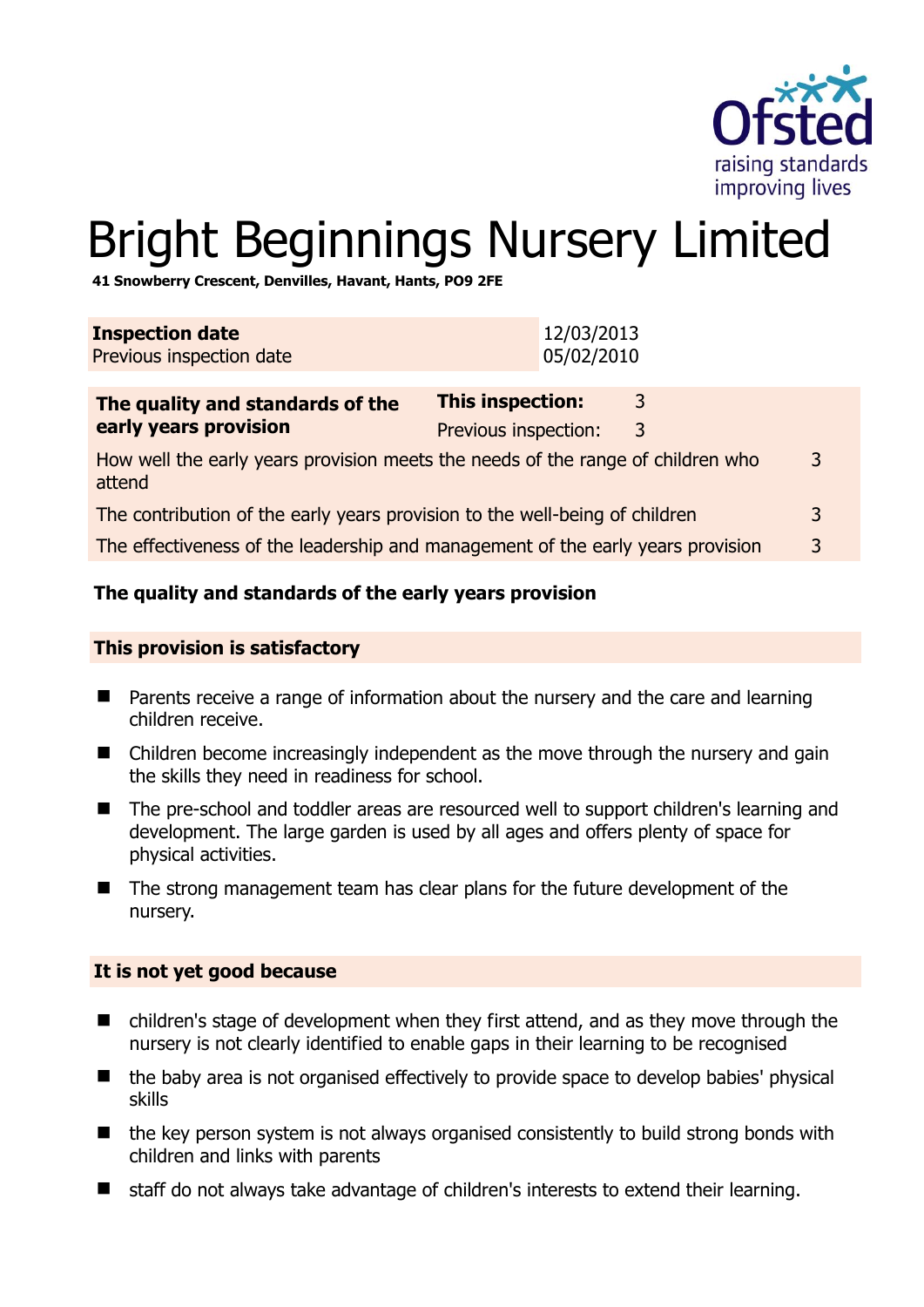# **Information about this inspection**

Inspections of registered early years provision are:

- $\bullet$  scheduled at least once in every inspection cycle the current cycle ends on 31 July 2016
- scheduled more frequently where Ofsted identifies a need to do so, for example where provision was previously judged inadequate
- **•** brought forward in the inspection cycle where Ofsted has received information that suggests the provision may not be meeting the legal requirements of the Early Years Foundation Stage or where assessment of the provision identifies a need for early inspection
- **•** prioritised where we have received information that the provision is not meeting the requirements of the Early Years Foundation Stage and which suggests children may not be safe
- scheduled at the completion of an investigation into failure to comply with the requirements of the Early Years Foundation Stage.

The provision is also registered on the compulsory part of the Childcare Register. This report includes a judgment about compliance with the requirements of that register.

#### **Inspection activities**

- The inspector observed activities indoors and outdoors.
- The inspector spoke to management, staff and children at appropriate times throughout the inspection and completed a joint observation with the manager.
- $\blacksquare$ The inspector sampled children's learning journals, planning documentation and a selection of policies and children's records.
- The inspector spoke to parents and read some of the questionnaires they have completed.
- The inspector examined feedback from the local authority and self-evaluation documents.

**Inspector** 

Marilyn Joy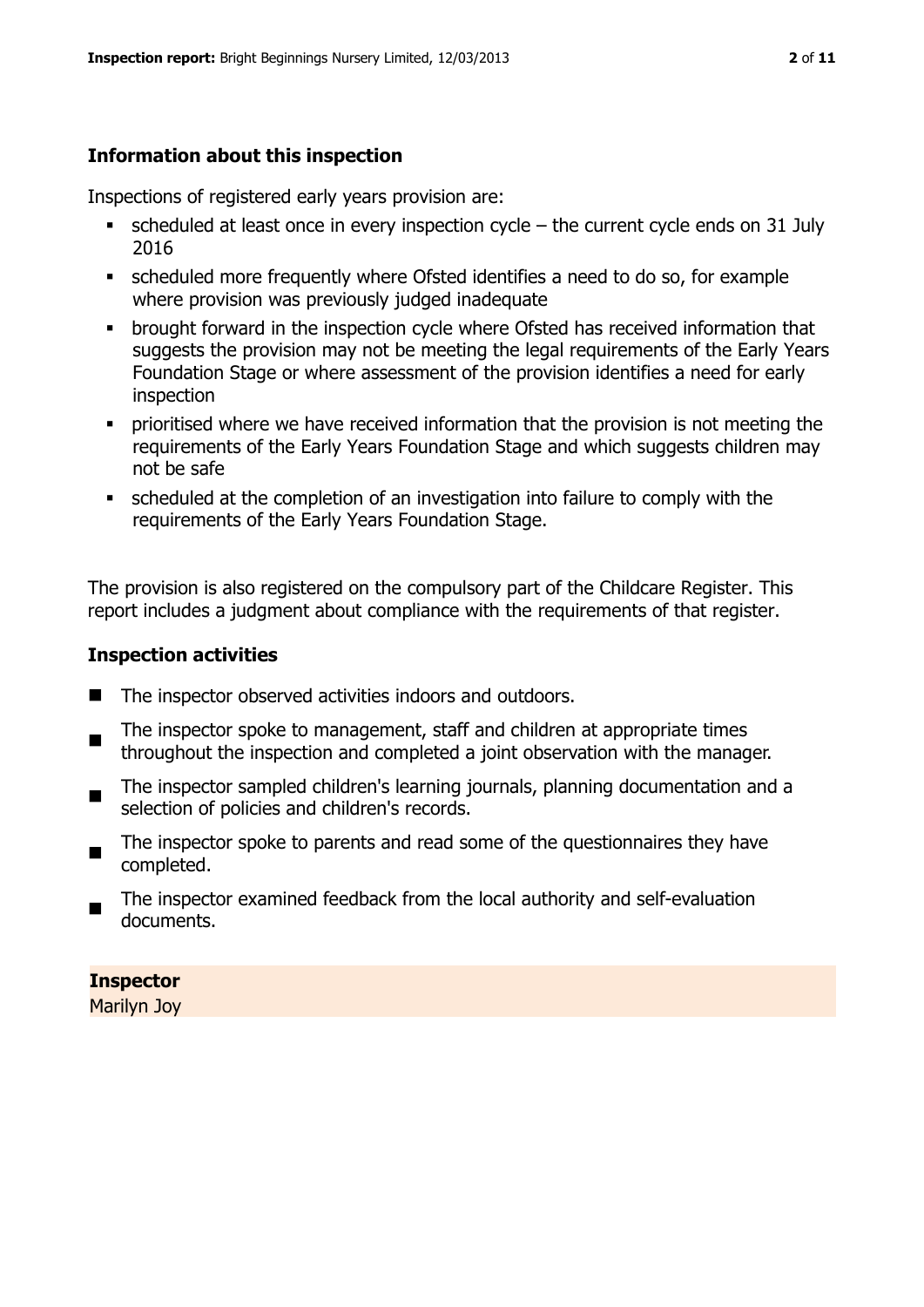#### **Full Report**

#### **Information about the setting**

Bright Beginnings Nursery Limited registered in 2009. It is privately owned nursery that operates from ground floor premises in Denvilles; a residential area on the outskirts of Havant in Hampshire. There are two main base rooms for different age groups, with sleep and toileting facilities. The nursery is open each weekday from 8am to 6pm for 50 weeks of the year. All children have access to a secure outdoor play area. The nursery is registered on the Early Years Register and the compulsory part of the Childcare Register. There are currently 70 children in the early years age group on roll and five older children who attend the after school club. Children attend for a variety of sessions. The nursery supports children with special educational needs and/or disability, as well as, children who speak English as an additional language. The nursery receives funding for free early education for children age three and four years. The owner is a qualified teacher and she employs a qualified manager with Early Years Professional Status. In addition, there are nine members of staff with a level 3 qualification and one who is working towards a level 3 early years qualification.

#### **What the setting needs to do to improve further**

#### **To meet the requirements of the Early Years Foundation Stage the provider must:**

- ensure every child's learning and care is tailored to meet their individual needs by involving parents in contributing to initial assessments of children's starting points on entry and identifying children's stage of development so that challenging experiences are planned and continuous progression achieved
- improve the educational programme for physical development by having wellplanned areas indoors that allow babies maximum space to move, roll, stretch and explore in safety; and provide younger toddlers with space for free movement and equipment that stimulates and challenges.

#### **To further improve the quality of the early years provision the provider should:**

- $\blacksquare$  strengthen the key person role so that the key person provides care and support consistently and they are paired with a 'buddy' who can step in when they are not present
- use everyday practical activities and children's interests more effectively to extend their learning, for example by calculating how many plates and cups at snack time.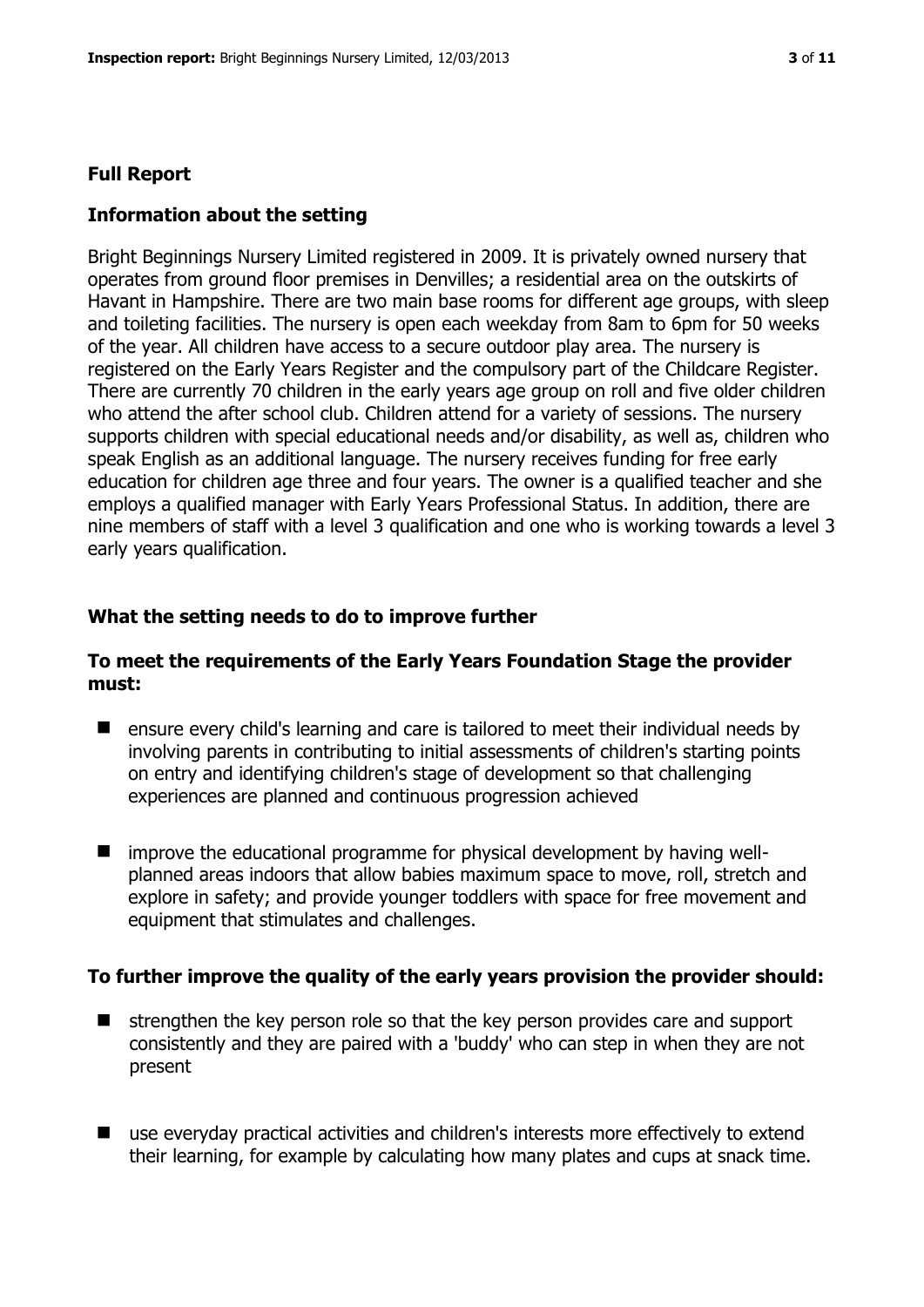#### **Inspection judgements**

#### **How well the early years provision meets the needs of the range of children who attend**

Children make steady progress in their learning. They develop positive relationships with staff and one another. Toddlers and pre-school children easily access a range of resources to support their learning in all areas. Pre-school children are busy with their friends and create their own games independent of adults. They share books and develop storylines in the role-play area. However, staff are not always ready to extend their play. For example, several children are in the computer area and begin singing songs and dancing. Staff do not take advantage of children's enthusiasm to introduce a music session or help them create more space for themselves. Staff gather pre-school children together for a story before having their snack. The story is read well and children listen attentively. After they wash their hands children choose where they want to sit for their snack. Staff set out plates and cups. However, there is no discussion about how many are needed to promote their mathematical skills and maintain their interest. Children become fidgety because staff are not sufficiently organised. The manager places jugs of water and milk on the tables. Children competently pour their own drinks. Staff then join them and encourage their conversations.

When working individually or in small groups with children staff are encouraging and supportive. They use Makaton signing with younger children to help them communicate and introduce letters and sounds activities with older children. Staff support children of all ages in developing early writing skills. Babies make marks with a spoon in the sand tray while older children begin to form some letters. When planning activities staff have prompts to help them extend and develop children's vocabulary. Children chatter to each other when writing on the wipe board while others use crayons and paper. Staff join in children's play and introduce simple counting and number games.

At present, the area for babies and younger toddlers has a lot of toys and equipment on the floor. This does not allow much space for them to move around freely and promote their physical development. Staff introduce children to sand but do not always consider where it is positioned so they all have enough room to play. Staff are attentive in supporting children's play and are mindful of making sure non-mobile babies are considered. Mobile children sometimes spend time with the older toddlers providing them with more space to move around and explore a wider range of equipment.

Staff plan activities, sometimes taking into account children's interests when planning. They set out animal figures because children like playing with them, as well as sand, water and 'gloop', a cornflour and water mix. There are role-play areas to encourage makebelieve play and paint techniques to explore during art activities. Staff help toddlers to experiment with sponge rollers and paint. They talk about what is happening and what it feels like. Staff observe children as they play and are beginning to identify where children are in their learning. However not all staff are confident in doing this. As a result, future activities planned do not always build on what children already know and can do. This limits the enjoyment and challenge children gain from these activities. Some key persons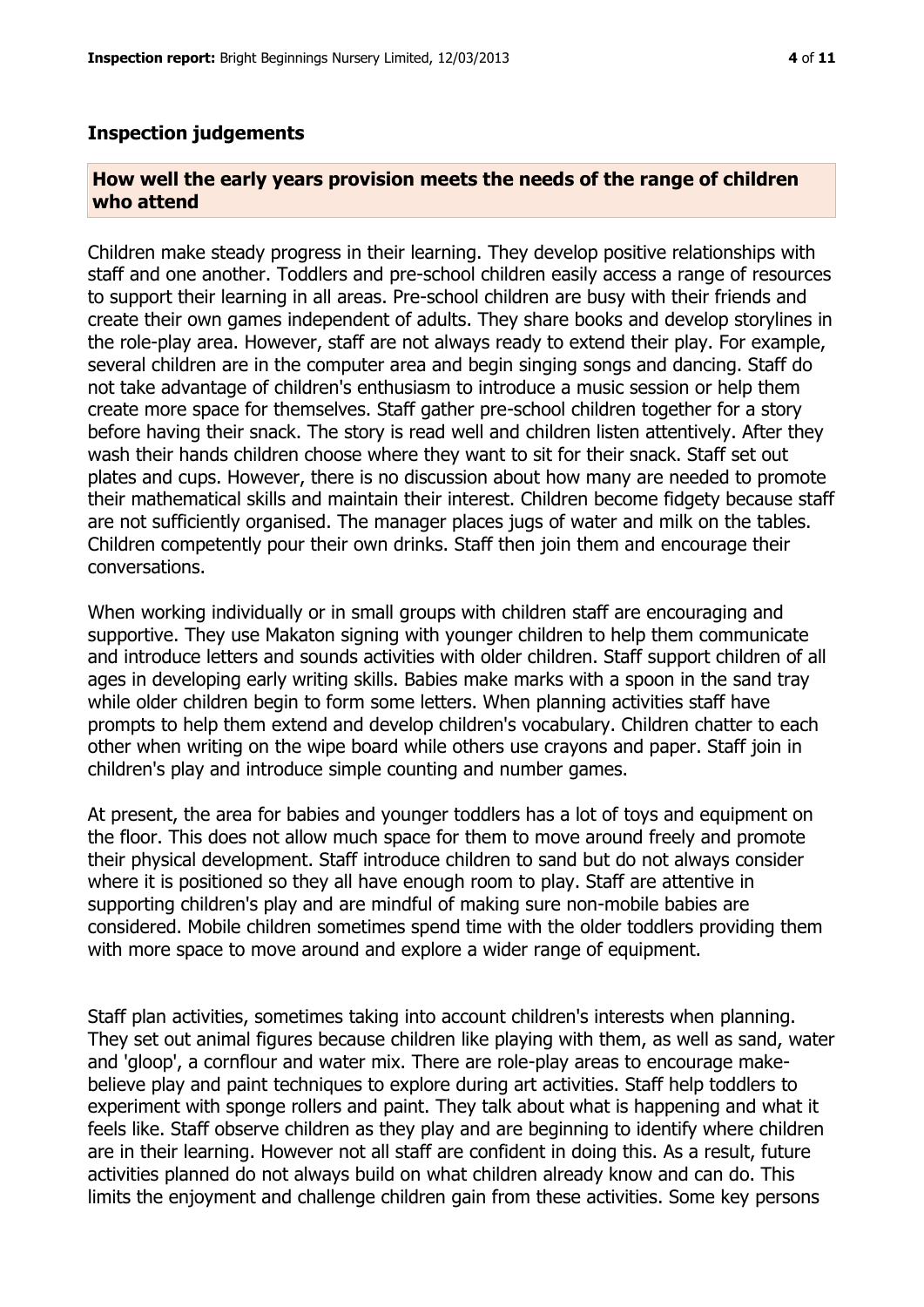work successfully with parents to review children's progress and to plan for their next steps. This has a positive impact on children's learning and development. Staff use the review of children's achievements when they move from babies to toddlers to help them complete the progress check at age two years.

Staff use topics to broaden children's experiences and help them learn about the world around them. Toddlers participate in different craft activities for Chinese New Year. Older children fill a shoebox with their favourite things from home. Staff value what they bring by displaying photographs and talk about what is inside their box. Staff encourage parents to be involved in children's learning and share their skills. Parents read stories in their home language and add to the displays of words in different languages. Staff liaise with parents to support children with special educational needs and/or disabilities. They contact other settings children attend so they can work together to support children's progression. Consequently, children learn to respect and value others.

#### **The contribution of the early years provision to the well-being of children**

Children are happy and settled in the nursery. They are allocated a key person who helps them to settle and feel secure. However, the system not always take into account whether that member of staff is present to liaise with parents at the beginning or the end of the day, particularly with babies. The key person does not always take the lead role for feeding and caring for babies so they can forge strong bonds, particularly when they are new. There is no buddy system to provide consistency of care in the absence of the key person.

The nursery is divided into three age groups and children move from one to another when they are developmentally ready rather than by age. For example, older children may begin in the toddler room when they first attend because this is quieter and it is easier to manage nappy changing routines. When children are ready to move to the older age group they regularly spend time in the new room to help them get used to different routines, staff and children. Key persons complete a general overview of what children can do and share this with the new key person. However, the new assessment system is not yet effectively implemented to help staff assess children according to their individual abilities rather than the age band of the room.

Overall, children access a wide range of resources indoors and outdoors. The manager liaises with the local authority to help her review the layout of the nursery. This results in improvements, such as making creative materials more accessible for babies. Children experience a healthy lifestyle at nursery. Pre-school children learn how to use soap and wash their hands thoroughly before they have their snack. This helps reduce the risk of cross-infection. They have nutritious and freshly prepared meals each day and different snacks, such as, fruit, vegetables and biscuits. These are usually served on plates or paper napkins. Children are regularly offered drinks and ask for them whenever they are thirsty.

Children become increasingly independent as they move through the nursery. Older children confidently choose toys and equipment for themselves because they are easily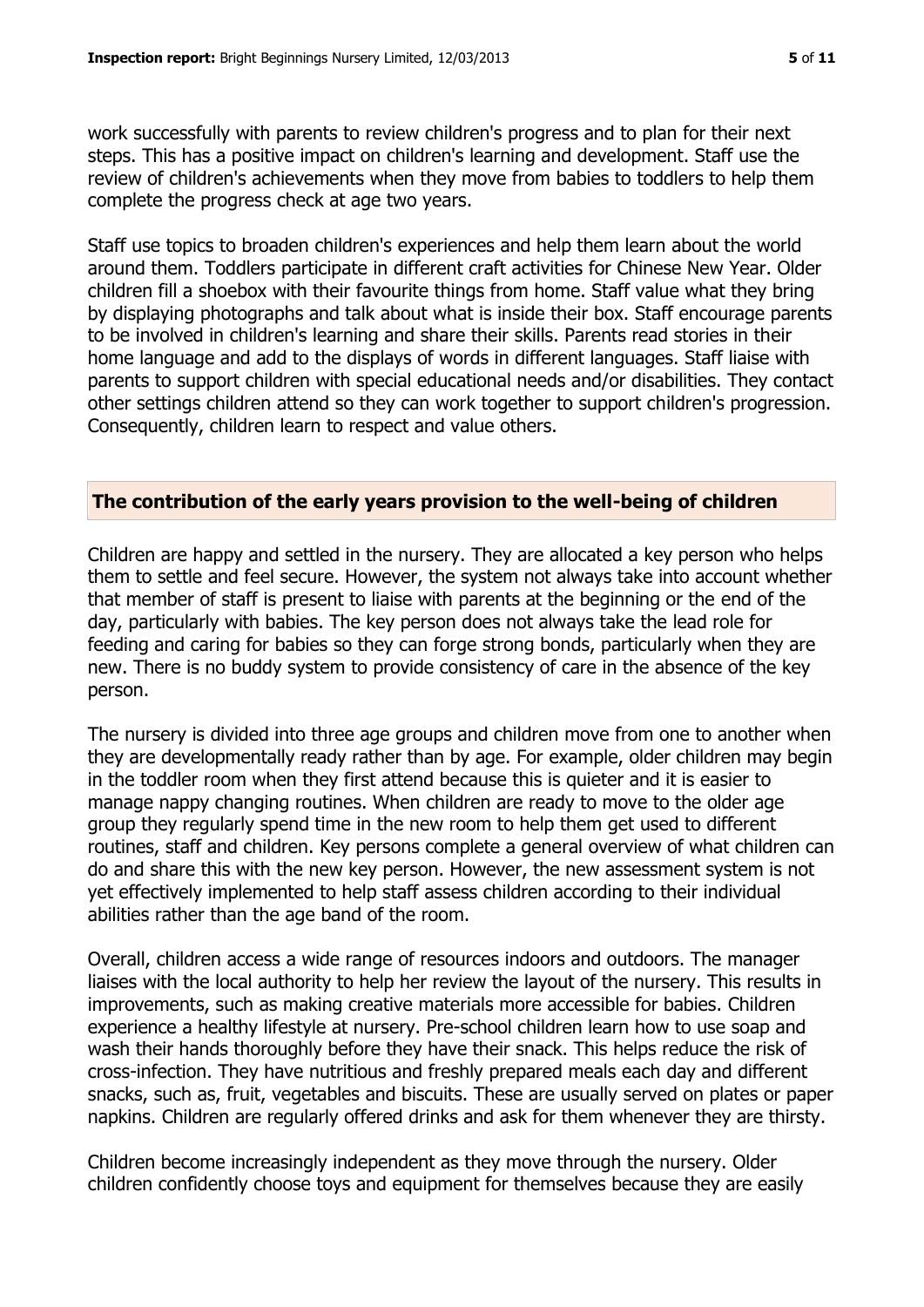accessible. All ages spend time outdoors. They develop their physical skills because there is plenty of space to run around and use different equipment. Staff supervise children well at this time. Children learn how to take care of resources and use equipment safely because staff help them to do so. Older children explain that they do not play with other toys in the library because this is where they come to look at books. Children use scissors independently and staff help them to use them safely and appropriately. Children develop positive relationships with staff. They learn how to behave because there are clear behavioural expectations. Older children, in particular, play excitedly with their friends as they develop their own games and activities. Staff help children achieve the skills they needs in preparation for school.

# **The effectiveness of the leadership and management of the early years provision**

Management have a sound understanding of the Early Years Foundation Stage. They implement clear procedures to safeguard children's welfare so that child protection issues are dealt with appropriately. Staff attend training and know what they need to do if they have concerns about a child in their care. Management use robust procedures when recruiting staff. They introduce clear arrangements for the supervision and professional development of staff through regular meetings, appraisal and training. Staff benefit from enthusiastic support and guidance to develop their skills and practice. Children are safe and secure in the nursery because there are sufficient qualified staff to respond to their individual needs and meet the required ratios. Staff conduct daily risk assessments to help maintain the safety of the premises, activities and outings. All the required documentation is in place. This provides staff with the information they need to meet childrens' health and welfare needs.

The new manager uses her skills and knowledge as an Early Years Professional to identify areas for improvement and implements ongoing action plans to address them. At the last inspection, it was recommended that information gathered from parents is extended so that children's learning is fully supported as soon as they attend. Management introduced a 'Getting to know you' form to gather information about children's welfare needs and interests. Staff supplement this with discussions with parents during settling in sessions and their own observations. However, they are not using this information effectively to establish children's starting points on entry to help them ensure consistent improvement over time. The new manager introduced a system to help monitor children's development. However, at present children's level of development is not clear. There is no indication what children could do when they joined the nursery or when this new system was introduced. Instead, staff rely on what they know about their key children. However, this is not consistent and does not support children if their key person is away.

Partnership with parents is improved since the last inspection. Parents receive daily feedback from staff and there are meetings every term with their child's key person. Parents are informed about what their child has been doing each day and can discuss it with them when they return home. Parents speak positively about the nursery and the care their children receive. They comment on the progress their children are making and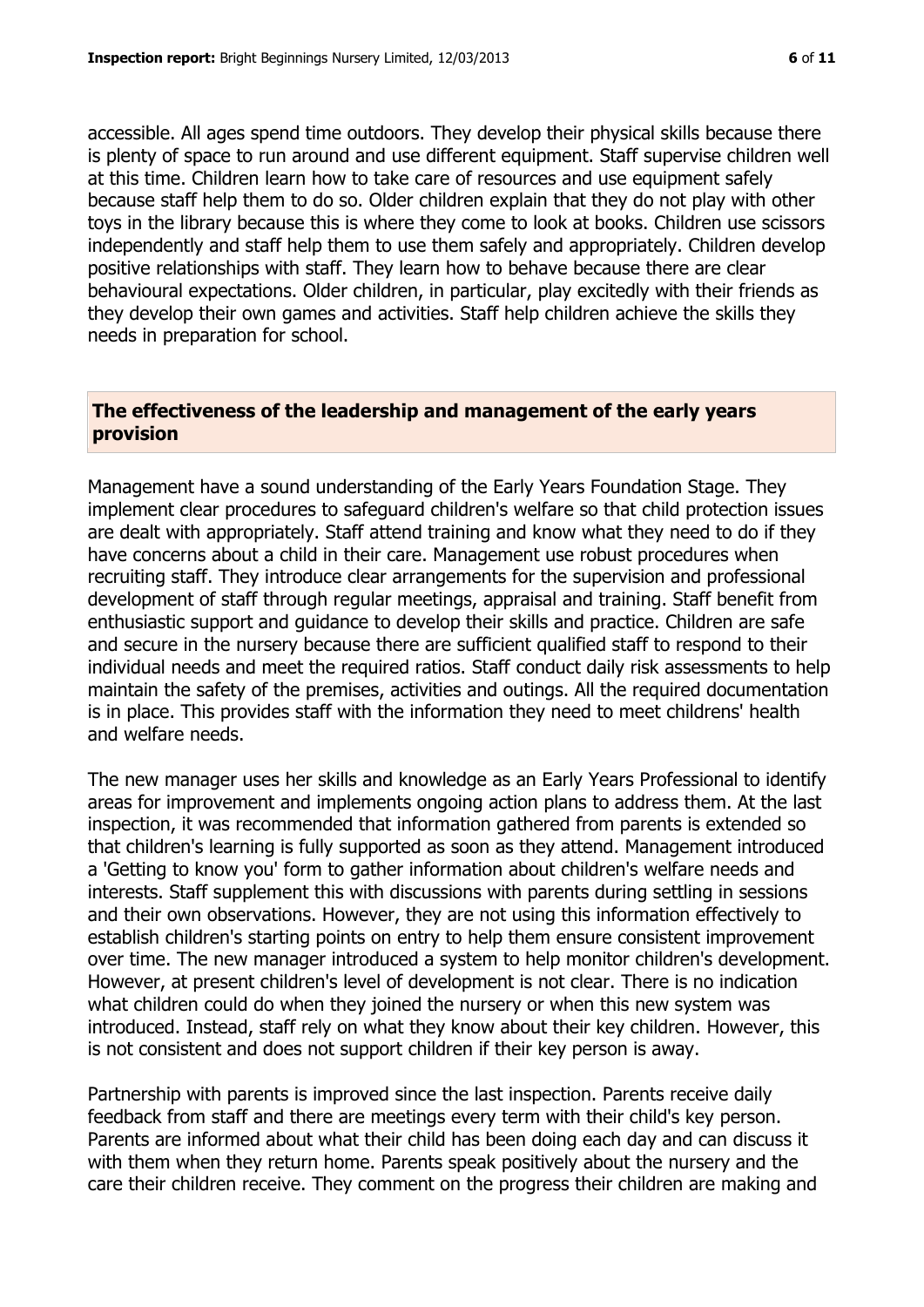how settled they are. Most feel well informed and involved in the life of the nursery. They find staff and management approachable. Management seek parents' views through regular questionnaires. They follow up any concerns they may have and take steps to address them. For example, management increased the number of staff available in the pre-school room at the end of the day so that staff can spend time talking to parents and supervising children's play. Staff work in partnership with other settings and professionals. They arrange meetings with other settings children attend to help achieve continuity in promoting children's welfare and learning. The special educational needs coordinator forges links with other professionals so that she can introduce appropriate measures to support individual children as needed.

## **The Childcare Register**

The requirements for the compulsory part of the Childcare Register are **Met**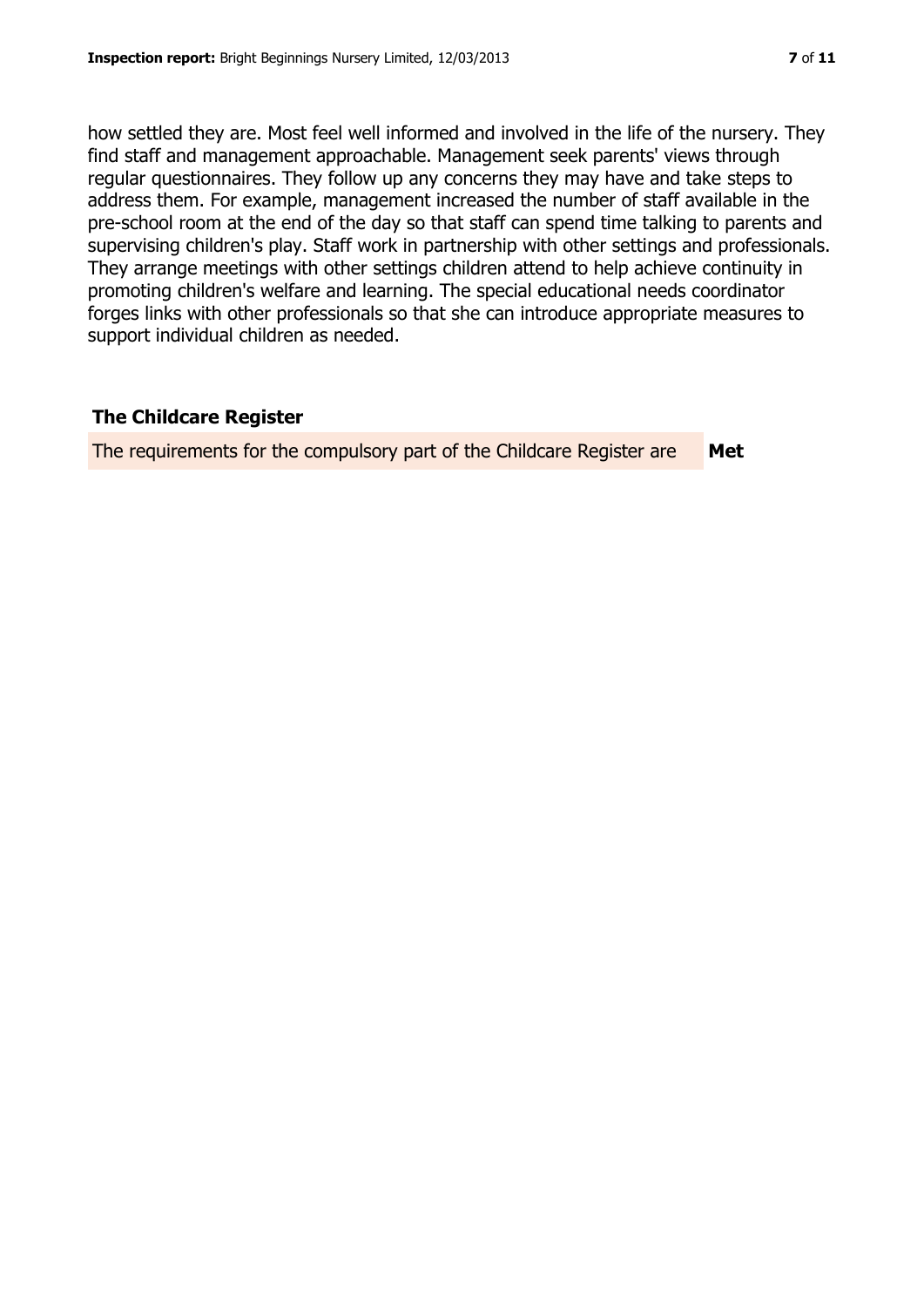# **What inspection judgements mean**

# **Registered early years provision**

| Grade   | <b>Judgement</b> | <b>Description</b>                                                                                                                                                                                                                                                                                                                                                                 |
|---------|------------------|------------------------------------------------------------------------------------------------------------------------------------------------------------------------------------------------------------------------------------------------------------------------------------------------------------------------------------------------------------------------------------|
| Grade 1 | Outstanding      | Outstanding provision is highly effective in meeting the needs<br>of all children exceptionally well. This ensures that children are<br>very well prepared for the next stage of their learning.                                                                                                                                                                                   |
| Grade 2 | Good             | Good provision is effective in delivering provision that meets<br>the needs of all children well. This ensures children are ready<br>for the next stage of their learning.                                                                                                                                                                                                         |
| Grade 3 | Satisfactory     | Satisfactory provision is performing less well than expectations<br>in one or more of the key areas. It requires improvement in<br>order to be good.                                                                                                                                                                                                                               |
| Grade 4 | Inadequate       | Provision that is inadequate requires significant improvement<br>and/or enforcement action. The provision is failing to give<br>children an acceptable standard of early years education and/or<br>is not meeting the safeguarding and welfare requirements of<br>the Early Years Foundation Stage. It will be inspected again<br>within 12 months of the date of this inspection. |
| Met     |                  | The provision has no children on roll. The inspection judgement<br>is that the provider continues to meet the requirements for<br>registration.                                                                                                                                                                                                                                    |
| Not met |                  | The provision has no children on roll. The inspection judgement<br>is that the provider does not meet the requirements for<br>registration.                                                                                                                                                                                                                                        |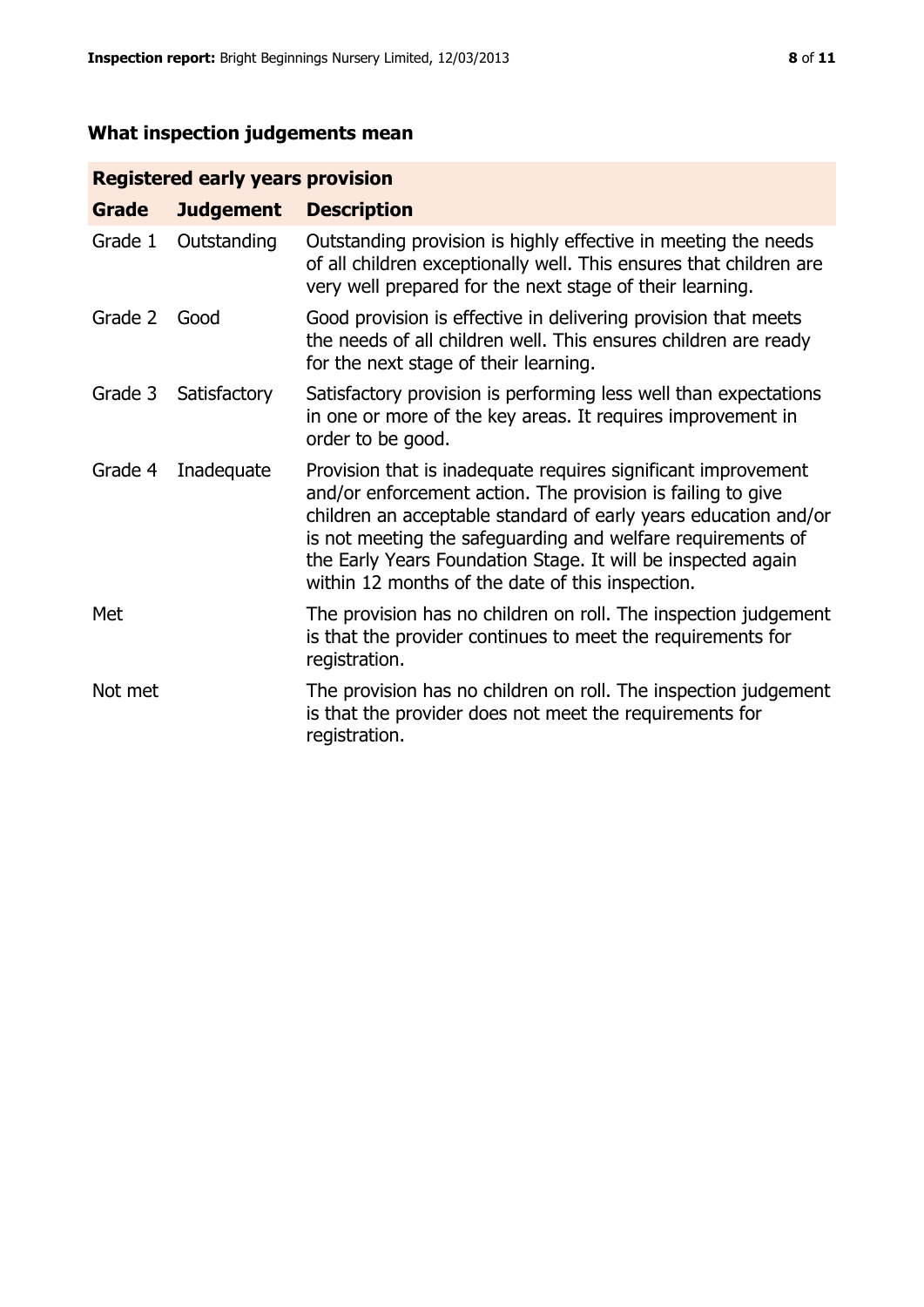## **Inspection**

This inspection was carried out by Ofsted under sections 49 and 50 of the Childcare Act 2006 on the quality and standards of provision that is registered on the Early Years Register. The registered person must ensure that this provision complies with the statutory framework for children's learning, development and care, known as the Early Years Foundation Stage.

# **Setting details**

| Unique reference number       | EY393698                                 |
|-------------------------------|------------------------------------------|
| <b>Local authority</b>        | Hampshire                                |
| <b>Inspection number</b>      | 907970                                   |
| <b>Type of provision</b>      | Full-time provision                      |
| <b>Registration category</b>  | Childcare - Non-Domestic                 |
| Age range of children         | $0 - 8$                                  |
| <b>Total number of places</b> | 40                                       |
| Number of children on roll    | 74                                       |
| <b>Name of provider</b>       | <b>Bright Beginnings Nursery Limited</b> |
| Date of previous inspection   | 05/02/2010                               |
| <b>Telephone number</b>       | 02392450758                              |

Any complaints about the inspection or the report should be made following the procedures set out in the guidance *'Complaints procedure: raising concerns and making complaints* about Ofsted', which is available from Ofsted's website: www.ofsted.gov.uk. If you would like Ofsted to send you a copy of the guidance, please telephone 0300 123 4234, or email enquiries@ofsted.gov.uk.

# **Type of provision**

For the purposes of this inspection the following definitions apply:

Full-time provision is that which operates for more than three hours. These are usually known as nurseries, nursery schools and pre-schools and must deliver the Early Years Foundation Stage. They are registered on the Early Years Register and pay the higher fee for registration.

Sessional provision operates for more than two hours but does not exceed three hours in any one day. These are usually known as pre-schools, kindergartens or nursery schools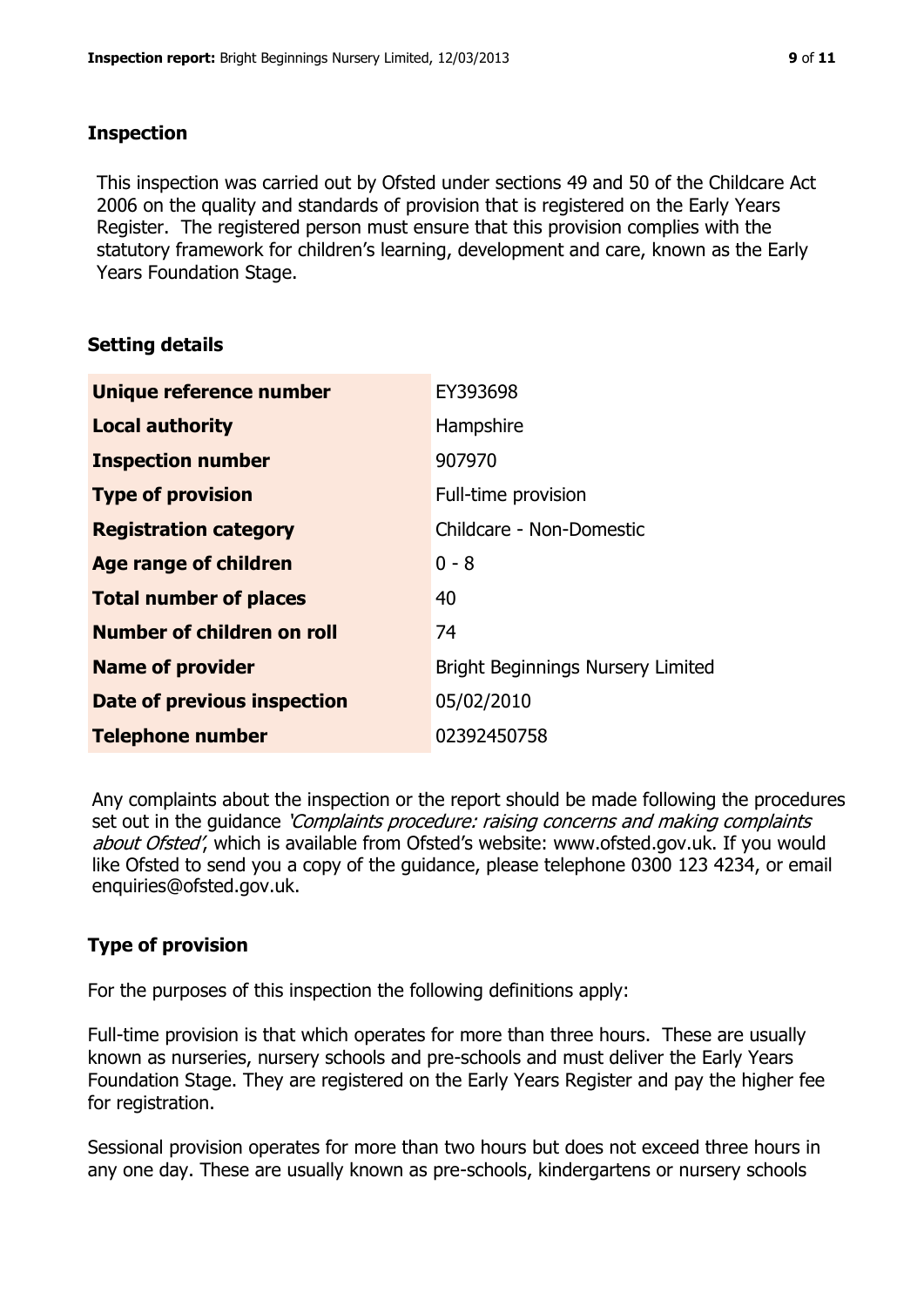and must deliver the Early Years Foundation Stage. They are registered on the Early Years Register and pay the lower fee for registration.

Childminders care for one or more children where individual children attend for a period of more than two hours in any one day. They operate from domestic premises, which are usually the childminder's own home. They are registered on the Early Years Register and must deliver the Early Years Foundation Stage.

Out of school provision may be sessional or full-time provision and is delivered before or after school and/or in the summer holidays. They are registered on the Early Years Register and must deliver the Early Years Foundation Stage. Where children receive their Early Years Foundation Stage in school these providers do not have to deliver the learning and development requirements in full but should complement the experiences children receive in school.